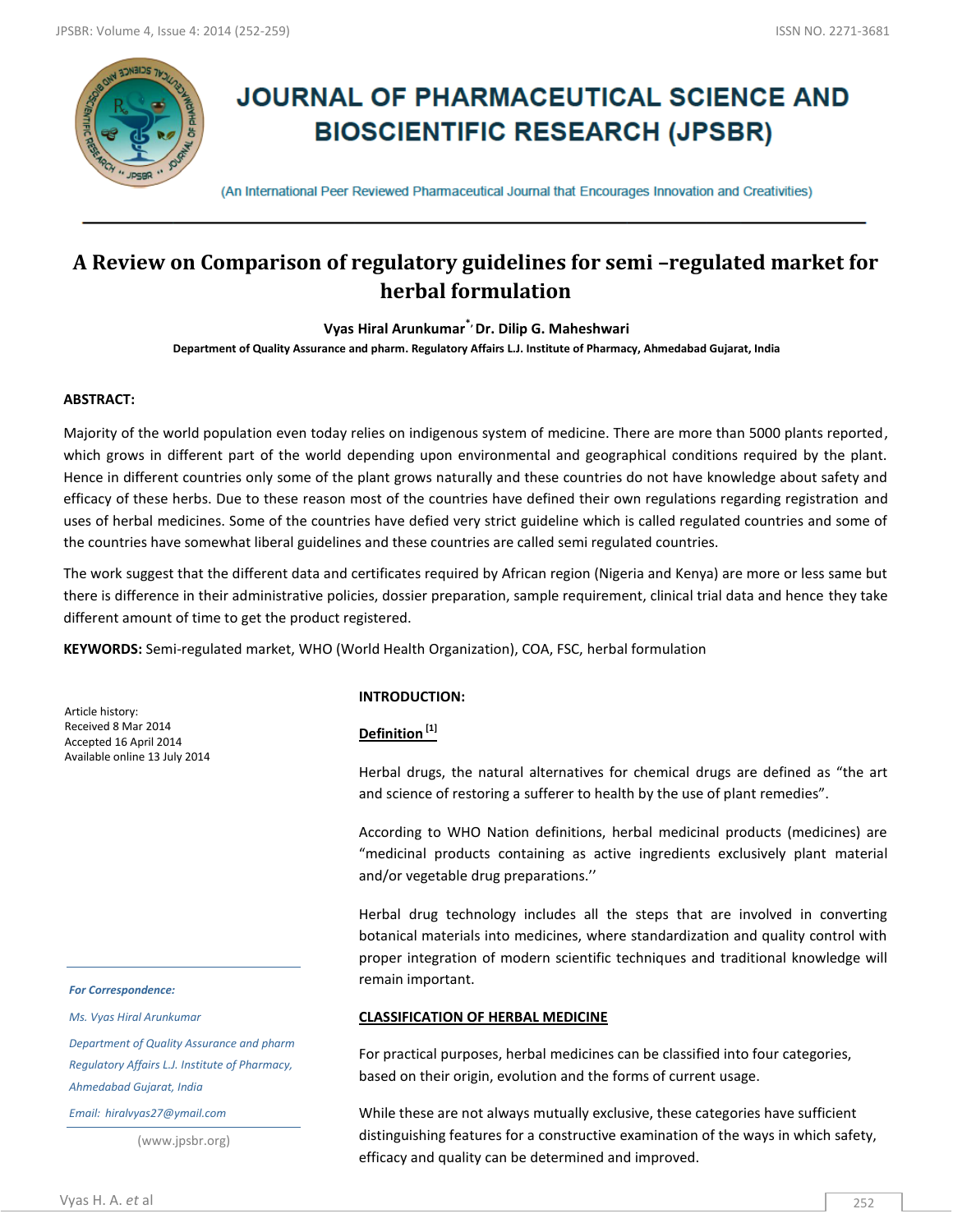#### **Categories of Herbal Medicines**

#### 1. **Indigenous herbal medicines**

 This category of herbal medicines is historically used in a local community or region and is very well known through long usage by the local population in terms of its composition, treatment and dosage.

 It can be used freely by the local community or in the local region. However, if the medicines in this category enter the market or go beyond the local community or region in the country, they have to meet the requirements of safety and efficacy laid down in the national regulations for herbal medicines.

#### 2. **Herbal medicines in systems**

 Medicines in this category have been used for a long time and are documented with their special theories and concepts, and accepted by the countries.

 For example, Ayurveda, Unani and Siddha would fall into this category of TM.

#### 3. **Modified herbal medicines**

 These are herbal medicines as described above in categories 1 and 2, except that they have been modified in some way– either shape, or form including dose, dosage form, mode of administration, herbal medicinal ingredients, methods of preparation and medical indications.

 They have to meet the national regulatory requirements of safety and efficacy of herbal medicines.

#### 4. **Imported products with a herbal medicine base**

 This category covers all imported herbal medicines including raw materials and products. Imported herbal medicines must be registered and marketed in the countries of origin.

 The safety and efficacy data have to be submitted to the national authority of the importing country and need to meet the requirements of safety and efficacy of regulation of herbal medicines in the recipient country.

## **Semi-regulated market: [2,3]**

 Semi regulated market is small and medium scale industries that are not completely governed and regulated by the government body.

 This market country has own regulatory guideline for register the product.

 List of country: Africa, Latin American Countries, Association of South east Asian Nations (ASEAN) and Commonwealth of Independent States (CIS).

 Experts will detail on the current market situation in these countries, regulatory norms for drug registrations, opportunities in various markets, market trends of target countries and guidelines on export strategy to the select countries.

Traditionally, semi-regulated markets (SRM) such as Africa, Asia, CIS and Latin America have been favored export destination for Indian players. However, as significant generic opportunities opened-up in regulated markets (RM) of US and Europe, larger players shifted focus and increased the proportion of exports to these markets

## **GENERAL REGULATORY AUTHORITY FOR HERBAL PRODUCT.** [4]

#### **WHO (World Health Organization)**

The World Health Organization (WHO) acknowledges it in datedness to the WHO

Member States that provided the information contained in this summary report.

Through the WHO Global Survey on the Regulation of Traditional Medicine(TM) and Complementary/Alternative Medicine (CAM) and the Regulation of Herbal Medicines.

#### **WHO's policy on herbal medicines**

 The World Health Organization is fully aware of the importance of herbal medicines to many of its Member States and supports the use of medicinal plants and their products.

 In early 1978, the World Health Assembly, the WHO governing body, adopted a resolution on drug policies and management of medicinal plants, which recognized the importance of medicinal plants in the health care system.

 The World Health Assembly proposed coordinating efforts through the preparation of an inventory of medicinal plants, the development of criteria and methods for proving the safety and efficacy of medicinal plant products, and the dissemination of relevant information.

 In four more resolutions were adopted covering the identification, evaluation, preparation, cultivation, utilization, regulation and conservation of medicinal plants.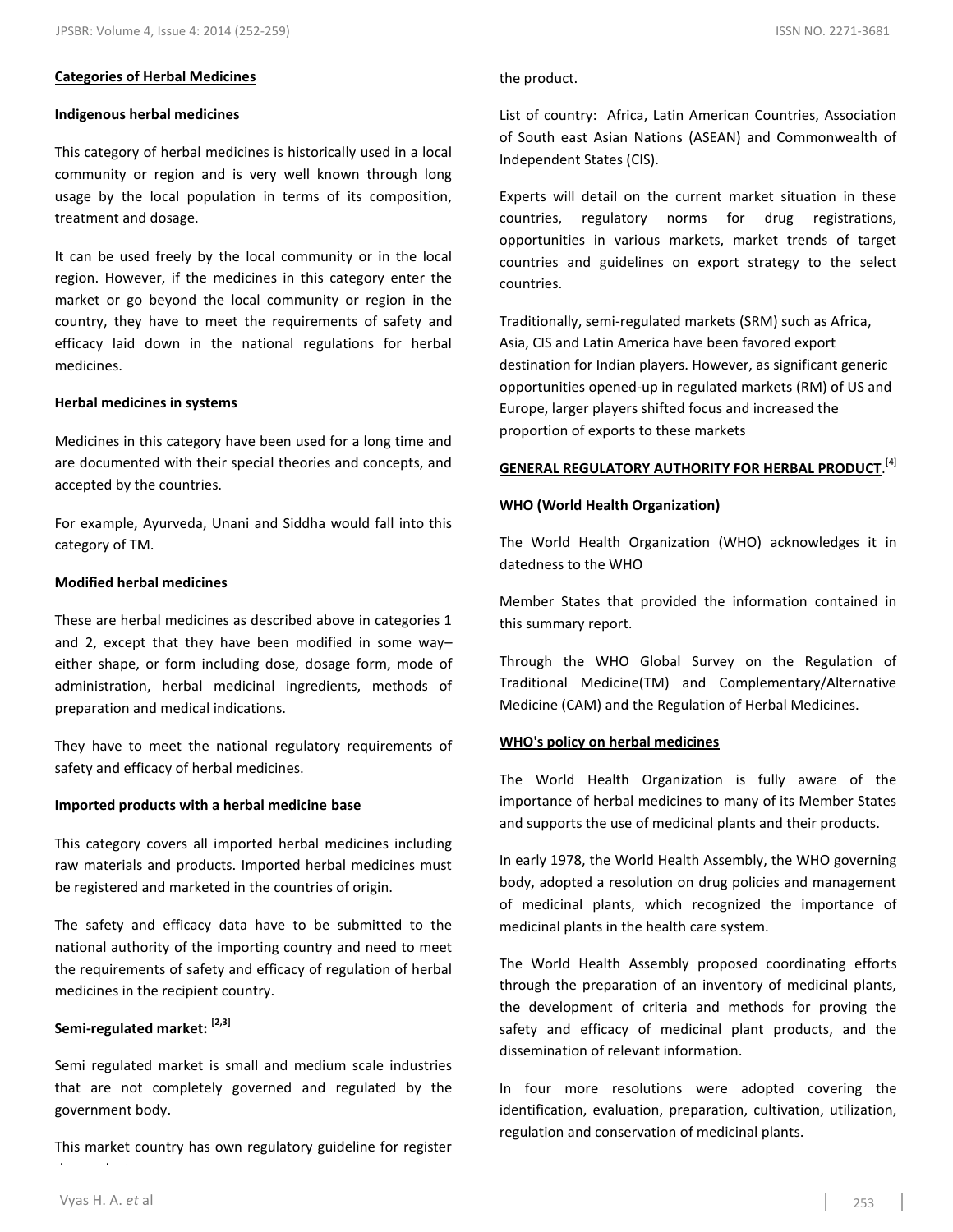Based on those resolutions, WHO's policy on herbal medicine may be summarized as follows;

WHO is fully aware of the importance of herbal medicines for the health of a large number of the population in today's world. Herbal medicines are recognized as valuable and readily available resources, and their appropriate use is encouraged.

To promote the proper use of medicinal plants, a comprehensive programme for their identification, evaluation, preparation, cultivation, recognition as valuable and readily available resources, and their appropriate use is encouraged.

It is necessary to make a systematic inventory and assessment (pre-clinical and clinical) of medicinal plants; to introduce measures on the regulation of herbal medicines to ensure quality control of herbal products by using modern techniques, applying suitable standards and good manufacturing practices; and to include herbal medicines in the national standard or pharmacopoeia.

**5.** As many of the plants that provide traditional and modern drugs are threatened with extinction, WHO endorses the call for international cooperation and coordination to establish programmes for the conservation of medicinal plants, to ensure that adequate quantities are available for future generations

## **WHO Regions[5]**

#### **WHO African Region**

 **Regulatory Situation In African Region**

## **Nigeria[6]**

#### **Background information**

There has been a rapid expansion of allopathic health care in Nigeria over the last

three decades, including an increase in the number of allopathic health care providers.

At the same time, because the majority of Nigerians use traditional medicine, the

Government of Nigeria has shown appreciation for the importance of traditional

medicine in the delivery of health care.

#### **Regulatory situation**

In 1984, the Federal Ministry of Health established the National Investigative Committee on Traditional and Alternative Medicine paying special attention to and providing maximum support for the training ,development, logistic support, and supervision of village health workers and traditional birth assistants, along with the relationship between those workers and their communities and the mechanisms that link those workers to other levels of the health system paying special attention to the involvement of women and grassroots organization of women in the village health system.

In 2000, the Traditional Medicine Council of Nigeria Act was proposed. The functions of the Council include facilitating the practice and development of traditional medicine establishing guidelines for the regulation of traditional medical practice to protect the population from quackery, fraud, and incompetence liaising with state boards of traditional medicine to ensure adherence to the policies and guidelines outlined in the Federal Traditional Medicine Board Act establishing model traditional medicine.

#### **Kenya**

#### **Regulatory situation**

 Traditional medicine started being incorporated into Kenya's national health policy Frame-work in the late 1970s. Kenya's Development Plan 1989–1993 recognized traditional medicine and made a commitment to promoting the welfare of traditional medicine practitioners.

 The Ministry of Health and provincial authorities require the registration of traditional medicine practitioners. In 1999, Kenya's patent law was revised to include protection for traditional medicines.

## Table no:1

| <b>WHO Region</b>                      | Country | <b>Regulation(law&amp; Act)</b>                                                                |
|----------------------------------------|---------|------------------------------------------------------------------------------------------------|
| <b>African</b><br><b>WHO</b><br>region | Nigeria | The Federal Ministry of<br>Health<br>Traditional<br>Medicine<br>Council of Nigeria Act         |
|                                        | Kenya   | Kenya's national health<br>policy.<br>The Ministry of Health<br>medicinal<br>Kenya's<br>plants |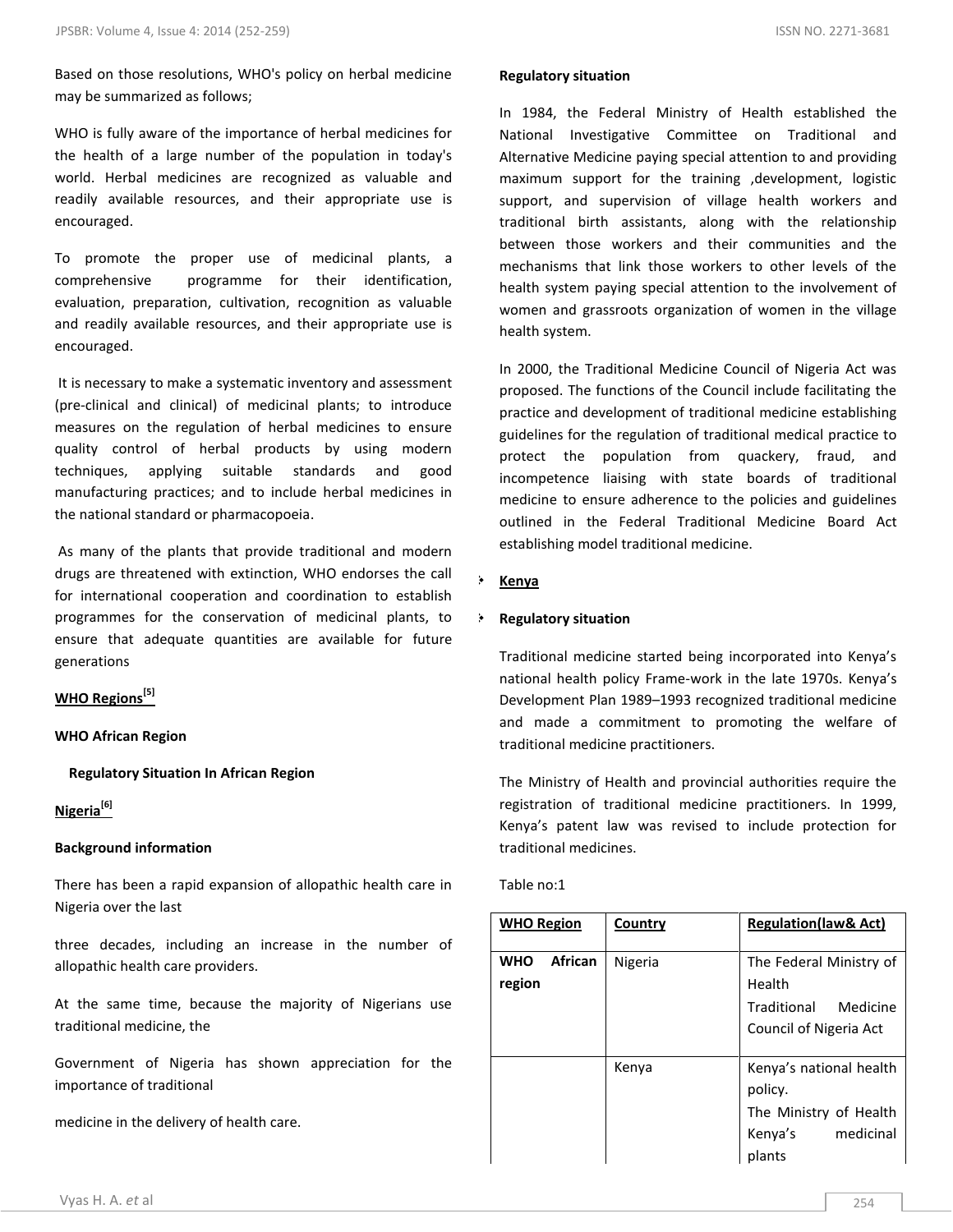#### **REGULATORY GUIDELINES OF DIFFERENT COUNTRIES**

#### **AFRICAN REGIONS**

**1) NIGERIA[7]**

#### **A) Administrative data:**

1) Application form

2) Contract Manufacturing Agreement

a) Notarized by a notary public in the country of manufacture.

b) Should be signed by both parties stating names and designations of the signatories with the names of all the products to be registered and other relevant clauses clearly explained in an unambiguous language.

#### **B) Documentation**

1) Free Sale Certificate

2) Certificate of analysis

3) Certificate of Business Incorporation with the corporate affairs commission in

Nigeria

4) Certificate of Registration of Brand Name with trademark Registry.

5) Applicants shall submit a letter of Invitation to inspect the factory abroad.

6) Applicants shall submit dossiers containing relevant information on the products Formats

7) Evidence of satisfactory clinical trials conducted in the Country of origin and or

any African Country.

8) Any other relevant information on the products.

9) A permit should be issued if documentation is satisfactory.

## **C.) Labelling Requirements**

i Name of the product - Generic name, Brand name.

ii Quantitative list of Ingredients by their Botanical or common names.

iii Dosage form and Net contents of product.

iv Directions for use.

v Indications (shall be on the leaflet) (No claim of cure is permitted until proven through clinical trial).

vi Batch number, manufacturing date, expiry date.

vii Storage conditions.

viii Name and full location address of manufacturer.

ix Provision for NAFDAC registration / listing number.

x Specific symptoms of overdose and antidote on the leaflet.

xi Contra-indications / drug interactions.

xii Warnings, Precautions. (E.g. use in pregnant and lactating mothers not recommended).

xiii Disclaimer **"**These claims have not been evaluated by NAFDAC"

3) Any product whose name, package or label bears close resemblance and or is a sound-alike to an already registered/ listed product or is likely to be mistaken for such registered / listed product shall not be considered for registration

4) Brand names that a suggestive of therapeutic claims shall not be accepted.

## **2) KENYA[8]**

#### **1. APPLICATION FORM**

**1.1 The Applicant:** The application for the registration of herbal and complementary products shall be made only by:

• The License/patent holder

• The manufacturer

• An authorized Local Technical Representative (LTR) of the manufacturer or License/patent Holder. The name, physical address, telephone number, fax number, and e-mail address of the applicant shall be provided.

## **1.2 Name of the Local Technical Representative (for imported products only)**

Every applicant who is not resident in Kenya shall appoint ONE local technical representative who must be a company incorporated in Kenya and authorized by PPB to deal in herbal and complementary products and must hold a wholesale dealers Licenses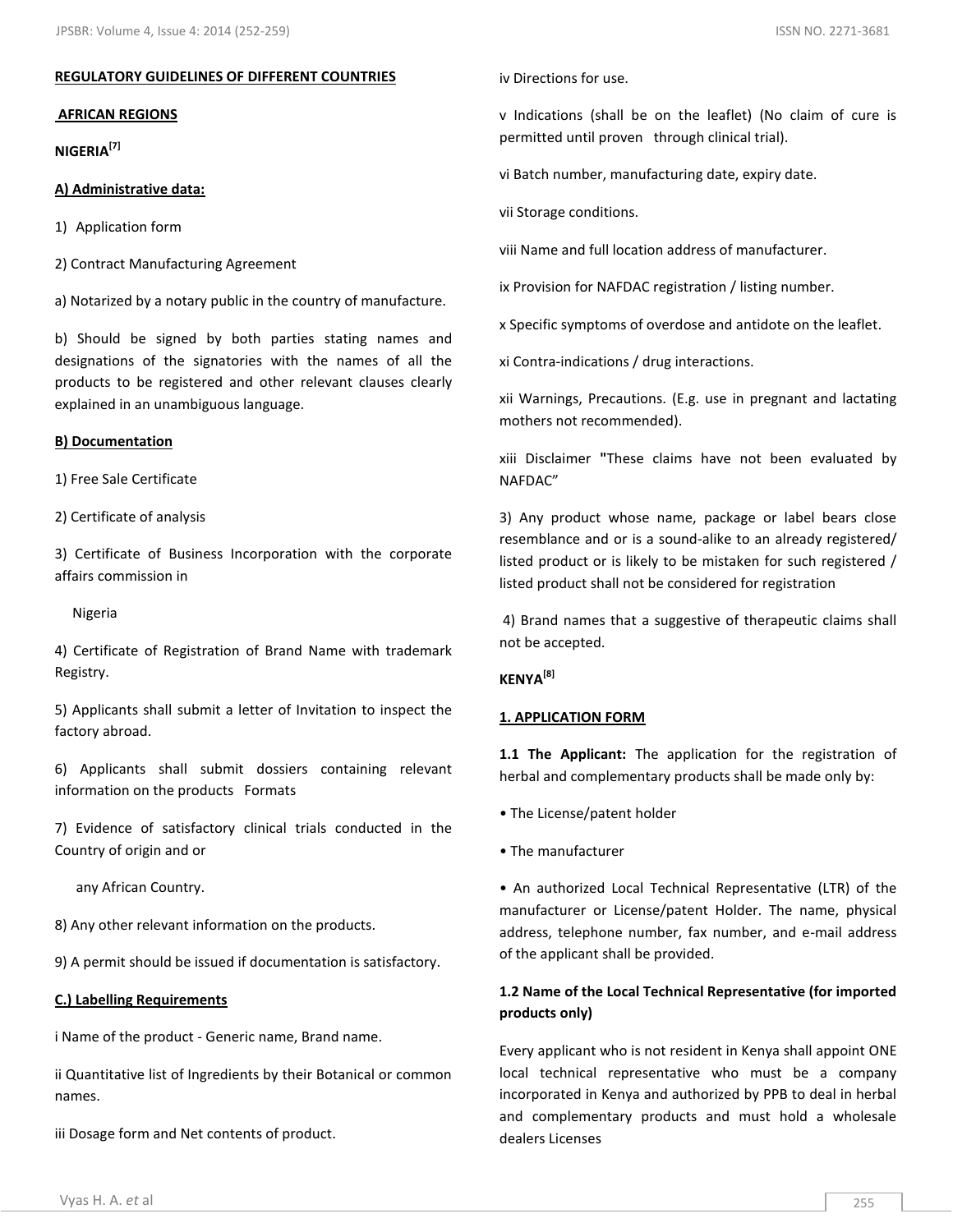## **1.3 Declaration by an applicant**

The declaration must be signed, dated and authenticated by an Official stamp. No Applications will be evaluated without authenticated declaration.

## **2. PARTICULARS OF THE MANUFACTURER**

2.1 Name of the Manufacturer

2.2 GMP status of the manufacturing site

## **3. PARTICULARS OF THE PRODUCT**

- 3.1 Product Name
- 3.2 Dosage form of the product
- 3.3 Strength of the product
- 3.4 Therapeutic use(s)
- 3.5 Visual description of the
- 3.6 Type of container
- 3.7 Pack size(s)
- 3.8 Proposed Shelf life (in months)
- 3.9 Storage conditions
- 3.10 Country of origin

3.11 Status of registration of the product in the country of origin, authorization/registration number.

#### **4. COMPOSITION OF THE PRODUCT**

**List all active ingredient(s) and all non active ingredient(s) used**

- (i) Scientific or Botanical Name of the plant(s
- (ii) The common name or synonym is the English name.
- (iii) Part of Plant used:
- (iv) Specification (USP, BP, or In house):
- (v) Quantity per dosage unit:
- (vi) Chemical Constituent(s):

(vii) Reason for inclusion:

#### **5. QUALITY CONTROL OF RAW MATERIALS**

- 5.1 Botanical identification of the Plant used
- 5.1.1 Botanical name
- 5.1.2 Brief description of the living plant
- 5.1.3 Macroscopic identification
- 5.1.4 Microscopic identification
- 5.2 Geographical source of the plant used
- 5.3 Harvesting and collection of the plant
- 5.4 Method of drying
- 5.5 Storage and preservation of plant material
- 5.6 Evaluation of plant materials
- 5.6.1 Purity tests

5.6.2 Qualitative and quantitative tests of the plant materials

#### **6. QUALITY CONTROL OF THE FINISHED PRODUCT**

#### **6.1 Specification of the Finished Product:**

1) Microbiological contamination and tests for other toxins

2) Uniformity of weight (for tablets, single-dose powders, suppositories, herbal tea in sachets and capsules, etc.), disintegration time (for tablets, capsules, suppositories and pills), hardness and friability (for example, uncoated tablets), viscosity (for internal and external fluids), consistency (semisolid preparations), and dissolution (tablets or capsules), if applicable.

3) Physical appearance such as colour, odour, form, shape, size and texture

4) Loss on drying or water content

5) Identity tests, qualitative determination of relevant substances of the plants (e.g. fingerprint chromatograms)

6) Quantification of relevant active ingredients if they are identified and the adequate analytical methods are available

7) Limit tests for residual solvents

## **6.2 Brief Description of the Manufacturing Procedure and In Process Quality Controls**

**6.3 Analysis of the Finished Product**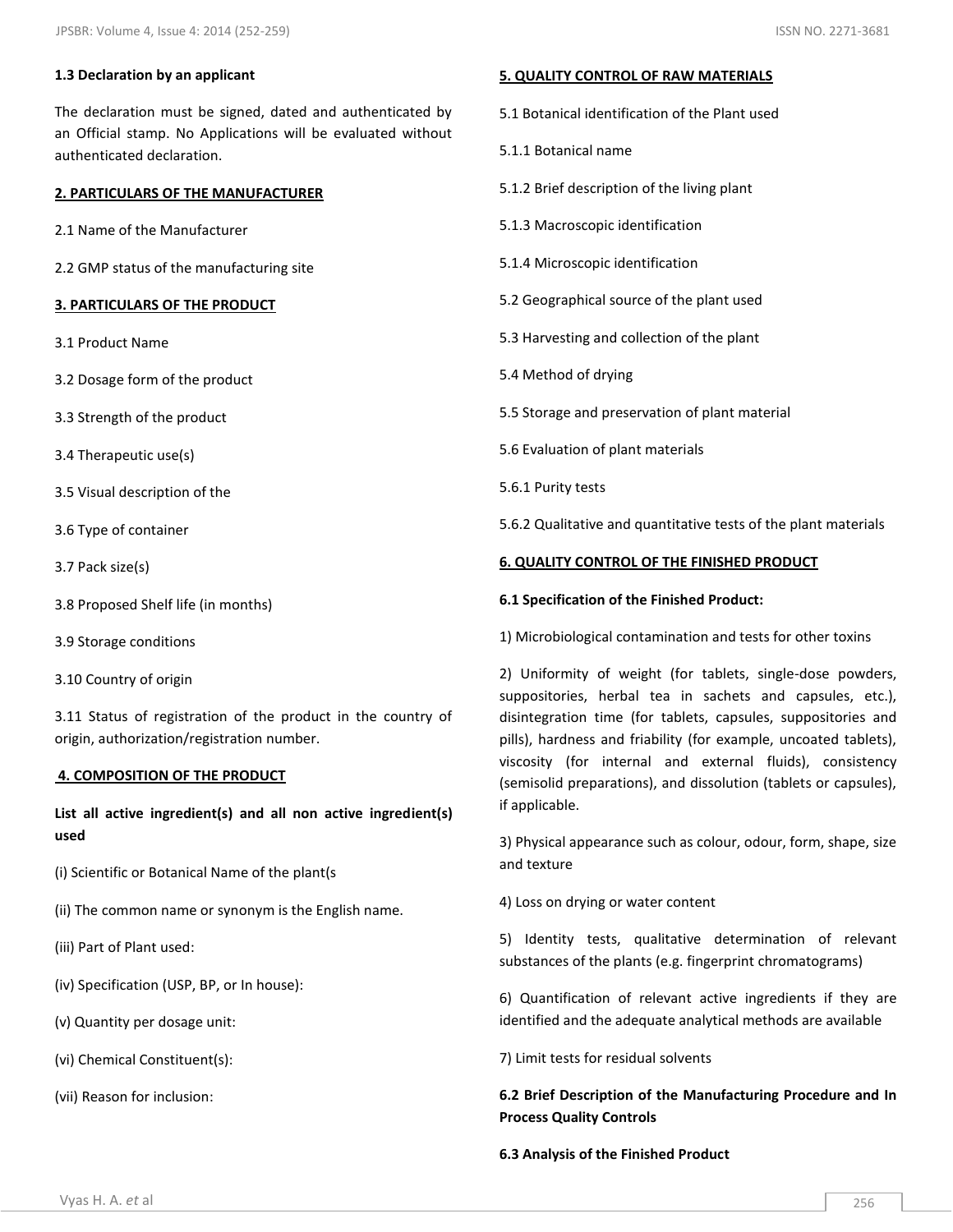**.4 Packaging and Labeling of the Finished Product (**include package insert)

The print size and color should be legible and in English or Kiswahili. The product label should have the following:

a) Name of the product

b) Composition: The quantitative list of main active ingredients including the common English name of the relevant plants. If the product is imported, plant name should be mentioned along with botanical name

c) Dosage form

d) Pack size

e) Name of manufacturer and physical address of the manufacturing site

f) Lot/Batch number

g) Manufacture date and expiry date

h) Storage conditions

#### **PACKAGE INSERT**

This should contain the following information in English:

a) Name and description of the product

b) Composition

c) Pharmacological properties, where information is available

d) Therapeutic indications

e) Dosage: the minimum and maximum as well as average dosage levels, must be stated (if appropriate, specified for children and the elderly).

f) Contraindications/precautions, Interactions and Cautions/warnings

g) Withdrawals periods for veterinary herbal and complementary products

h) Name and address of the manufacturer

i) Overdose and treatment

j) Adverse reactions

k) Special considerations e.g. vaginal, rectal, and urethral preparations

m) Main vehicle/base

#### **7. STABILITY STUDIES OF THE FINISHED PRODUCT**

The physical and chemical stability of the product in the marketing container should be determined under defined storage conditions to support the shelf-life.This section should include a summary of the studies undertaken (environmental conditions, batches, analytical procedures) and a brief discussion of the results and conclusions, the proposed storage conditions or shelf-life.Long term stability studies should follow ICH guidelines.

#### **8. SAFETY AND EFFICACY INFORMATION**

#### **8.1 SAFETY OF THE PRODUCT**

**8.1.1 Ethno-medical information (Literature search):** The applicant should provide proof of long period use by different communities including folklore, anthropological studies etc.

**8.1.2 Pharmacological literature review:** The applicant should provide information on:

**(i)** Pharmacological properties: desirable and undesirable effects associated with the use of the herbal or complementary product including Adverse/Side Effects, Contraindications, Warning and precautions.

**(ii)** Dosage regimen: Therapeutic prescribed amount of the medicine to be administered to the patient. The measures and age group should be included.

**(iii)** The onset and duration of effect to support the proposed route of administration and frequency of dosage of the medicinal product should be provided.

**8.1.3 Pharmacotoxicological Studies:** The applicant should provide a report on Pharmacotoxicological data which should include pharmacological activity, acute, sub-acute, chronic and sub-chronic tests.

The Pharmacotoxicological test reports should be submitted from but not limited to any of the under listed institutions:

(i) Kenya Medical Research Institute

(ii) University of Nairobi, School of Pharmacy and Faculty of herbal Medicine.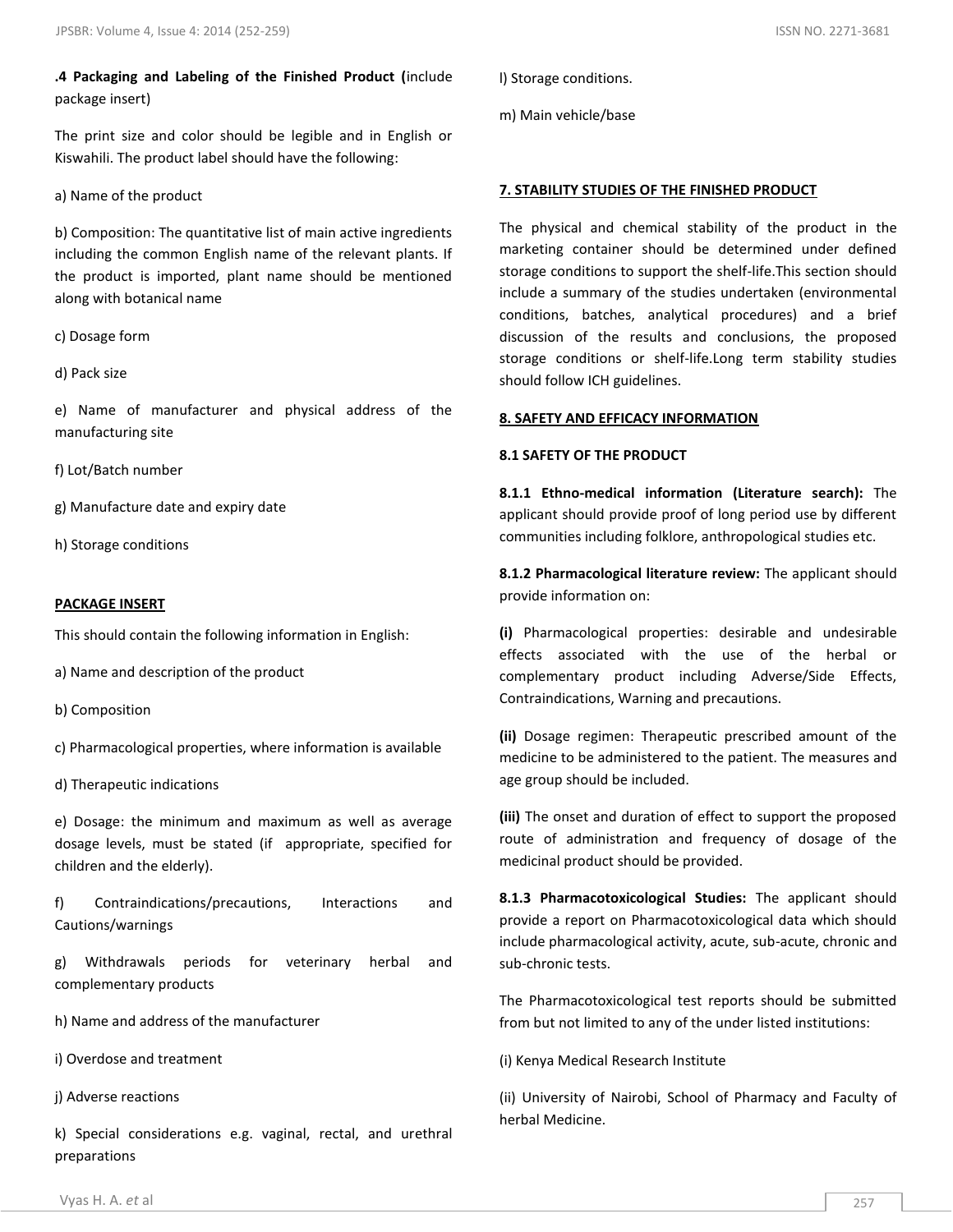#### **8.2 EFFICACY OF THE PRODUCT**

Efficacy refers to the successful prevention, diagnosis and treatment of physical and psychological illness; improvement of symptoms of illness; as well as beneficial alteration or regulation of the physical and mental status of the body and mind. The information of proof of efficacy should include any of the following;

Individual experiences recorded in reports from registered medical practitioner or Experiences from herbal or complementary practitioners or Experiences from treated patients.

Clinical evidence will be required in cases where traditional use has not been

Documented.

Scientific literature validated by clinical trials

|                        | <b>Nigeria</b>                                                                            | Kenya                                                              |
|------------------------|-------------------------------------------------------------------------------------------|--------------------------------------------------------------------|
| <b>FDA Documents</b>   | Sale<br>Certificate<br>(original)(legalized/<br>Free<br>Notarized)                        | Sale<br>Certificate<br>(original)(legalized/<br>Free<br>Notarized) |
|                        | GMP Certificate of Manufacturing License<br>(Original)(legalized)                         | GMP Certificate of Manufacturing License<br>(Original)(legalized)  |
|                        | <b>Contract Manufacturing Agreement</b>                                                   | <b>COA</b>                                                         |
|                        | Comprehensive Certificate of analysis                                                     | Status of registration of the product in the                       |
|                        | Certificate of Business Incorporation with the<br>corporate affairs commission in Nigeria | country of origin, authorization/registration<br>number            |
|                        | Certificate of Registration of Brand Name with<br>trademark Registry (where necessary)    |                                                                    |
| <b>Dossier</b>         | Application form                                                                          | Application form                                                   |
|                        | Administrative dossier                                                                    | Administrative dossier                                             |
|                        | Herbal dossier                                                                            | Herbal dossier                                                     |
|                        | Clinical dossier                                                                          | Clinical dossier                                                   |
|                        | Stability tests on the finished product                                                   | Stability tests on the finished product                            |
|                        |                                                                                           | Summary of product characteristics                                 |
| Sample Requirement     | Actual sample                                                                             | Actual sample                                                      |
|                        | Sample quantity: 10 Units                                                                 | Sample quantity: 3 units                                           |
|                        | Packaging: English language                                                               | Packaging: English language                                        |
|                        | Patient information leaflet                                                               | Patient information leaflet                                        |
| <b>Clinical Trials</b> | Safety & efficacy data required.                                                          | Clinical & non- clinical or toxicological data<br>required.        |
| Research paper         | <b>Plant Research Articles</b>                                                            | Scientific literature validated by clinical trials                 |